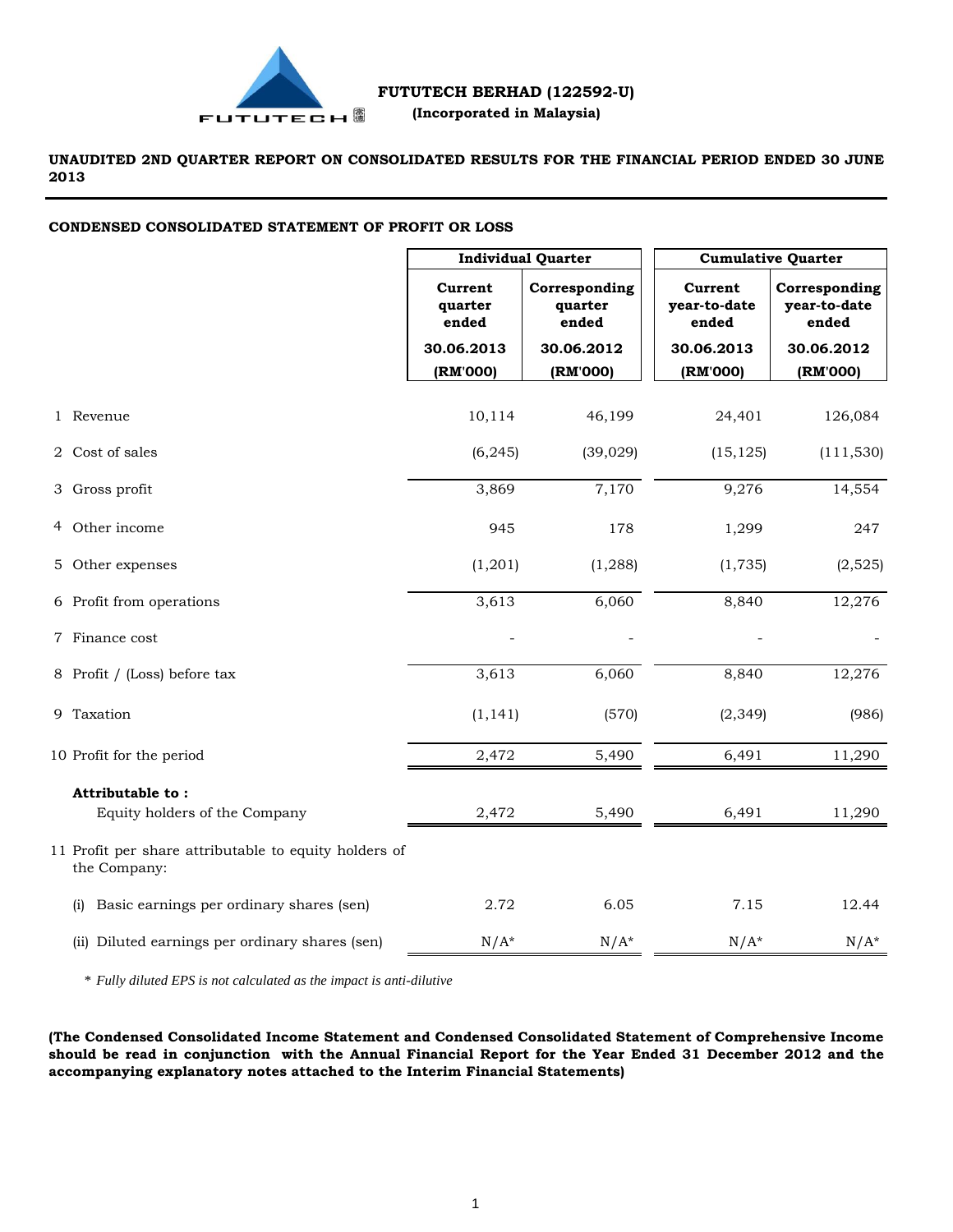

# **FUTUTECH BERHAD (122592-U) (Incorporated in Malaysia)**

**UNAUDITED 2ND QUARTER REPORT ON CONSOLIDATED RESULTS FOR THE FINANCIAL PERIOD ENDED 30 JUNE 2013**

**CONDENSED CONSOLIDATED STATEMENT OF PROFIT OR LOSS AND OTHER COMPREHENSIVE INCOME**

|                                                                                    | <b>Individual Quarter</b>                 |                                                 | <b>Cumulative Quarter</b>                      |                                                      |
|------------------------------------------------------------------------------------|-------------------------------------------|-------------------------------------------------|------------------------------------------------|------------------------------------------------------|
|                                                                                    | Current<br>quarter<br>ended<br>30.06.2013 | Corresponding<br>quarter<br>ended<br>30.06.2012 | Current<br>year-to-date<br>ended<br>30.06.2013 | Corresponding<br>year-to-date<br>ended<br>30.06.2012 |
|                                                                                    | (RM'000)                                  | (RM'000)                                        | (RM'000)                                       | (RM'000)                                             |
| 1 Profit for the period                                                            | 2,472                                     | 5,490                                           | 6,491                                          | 11,290                                               |
| 2 Other Comprehensive Income/(loss):<br>- Foreign currency translation differences | 3                                         | 43                                              | (14)                                           | 19                                                   |
| 3 Total comprehensive income for the period                                        | 2,475                                     | 5,533                                           | 6,477                                          | 11,309                                               |
| Attributable to:<br>Equity holders of the Company                                  | 2,475                                     | 5,533                                           | 6,477                                          | 11,309                                               |

**(The Condensed Consolidated Income Statement and Condensed Consolidated Statement of Comprehensive** Income should be read in conjunction with the Annual Financial Report for the Year Ended 31 December 2012 **and the accompanying explanatory notes attached to the Interim Financial Statements)**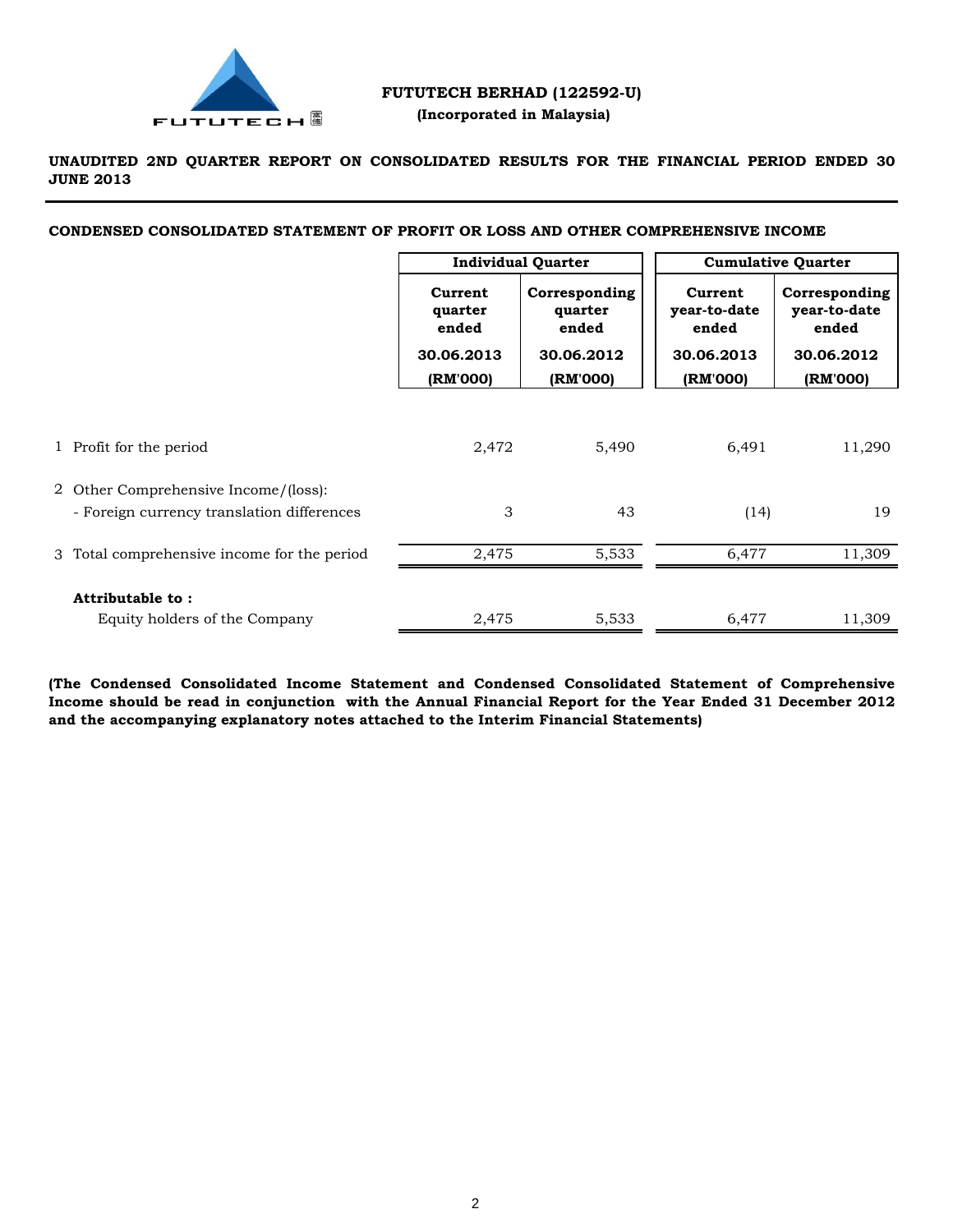

# **FUTUTECH BERHAD (122592-U) (Incorporated in Malaysia)**

## **UNAUDITED 2ND QUARTER REPORT ON CONSOLIDATED RESULTS FOR THE FINANCIAL PERIOD ENDED 30 JUNE 2013**

#### **CONDENSED CONSOLIDATED STATEMENT OF FINANCIAL POSITION**

|                                                          | (UNAUDITED)<br>As at<br>30.06.2013<br>(RM'000) | (AUDITED)<br>As at<br>31.12.2012<br>(RM'000) |
|----------------------------------------------------------|------------------------------------------------|----------------------------------------------|
| <b>ASSETS</b>                                            |                                                |                                              |
| <b>Non Current Assets</b>                                |                                                |                                              |
| Property, Plant and Equipment                            | 6,750                                          | 7,075                                        |
| Other Investments                                        | 43                                             | 43                                           |
| <b>Intangible Assets</b>                                 | 47                                             | 51                                           |
| Trade Debtors                                            | 7,080                                          | 6,854                                        |
| Deferred tax assets                                      | 665                                            | 2,184                                        |
|                                                          | 14,585                                         | 16,207                                       |
| <b>Current Assets</b>                                    |                                                |                                              |
| Inventories                                              | 2,842                                          | 2,389                                        |
| Trade Debtors                                            | 26,338                                         | 48,215                                       |
| Other Debtors, Deposits and Prepayments                  | 5,676                                          | 2,283                                        |
| Tax Recoverables                                         | 824                                            | 805                                          |
| Cash and Bank Balances                                   | 70,150                                         | 60,759                                       |
|                                                          | 105,830                                        | 114,451                                      |
| <b>TOTAL ASSETS</b>                                      | 120,415                                        | 130,658                                      |
| <b>EQUITY AND LIABILITIES</b>                            |                                                |                                              |
| Equity Attributable to Equity Holders of the Company     |                                                |                                              |
| Share Capital                                            | 45,369                                         | 45,369                                       |
| Other Reserves                                           | 297                                            | 311                                          |
| <b>Accumulated Profit</b>                                | 33,442                                         | 26,951                                       |
|                                                          | 79,108                                         | 72,631                                       |
| <b>Non Current Liabilities</b>                           |                                                |                                              |
| <b>Trade Payables</b>                                    | 3,519                                          | 3,616                                        |
| Deferred tax liabilities                                 | 530                                            |                                              |
| Other Payables                                           |                                                | 20                                           |
|                                                          | 4,049                                          | 3,636                                        |
| <b>Current Liabilities</b>                               |                                                |                                              |
| Trade Payables                                           | 7,019                                          | 19,932                                       |
| Other Payables, Accruals and Liabilities                 | 29,987                                         | 34,435                                       |
| Provision for Taxation                                   | 252                                            | 24                                           |
|                                                          | 37,258                                         | 54,391                                       |
| <b>Total Liabilities</b>                                 | 41,307                                         | 58,027                                       |
| TOTAL EQUITY and LIABILITIES                             | 120,415                                        | 130,658                                      |
| Net Assets Per Share (based on ordinary shares of RM0.50 |                                                |                                              |
| each) (RM)                                               | 0.87                                           | 0.80                                         |

**(The Condensed Consolidated Statement of Financial Position should be read in conjunction with the Annual Financial Report for the Year Ended 31 December 2012 and the accompanying explanatory notes attached to the Interim Financial Statements)**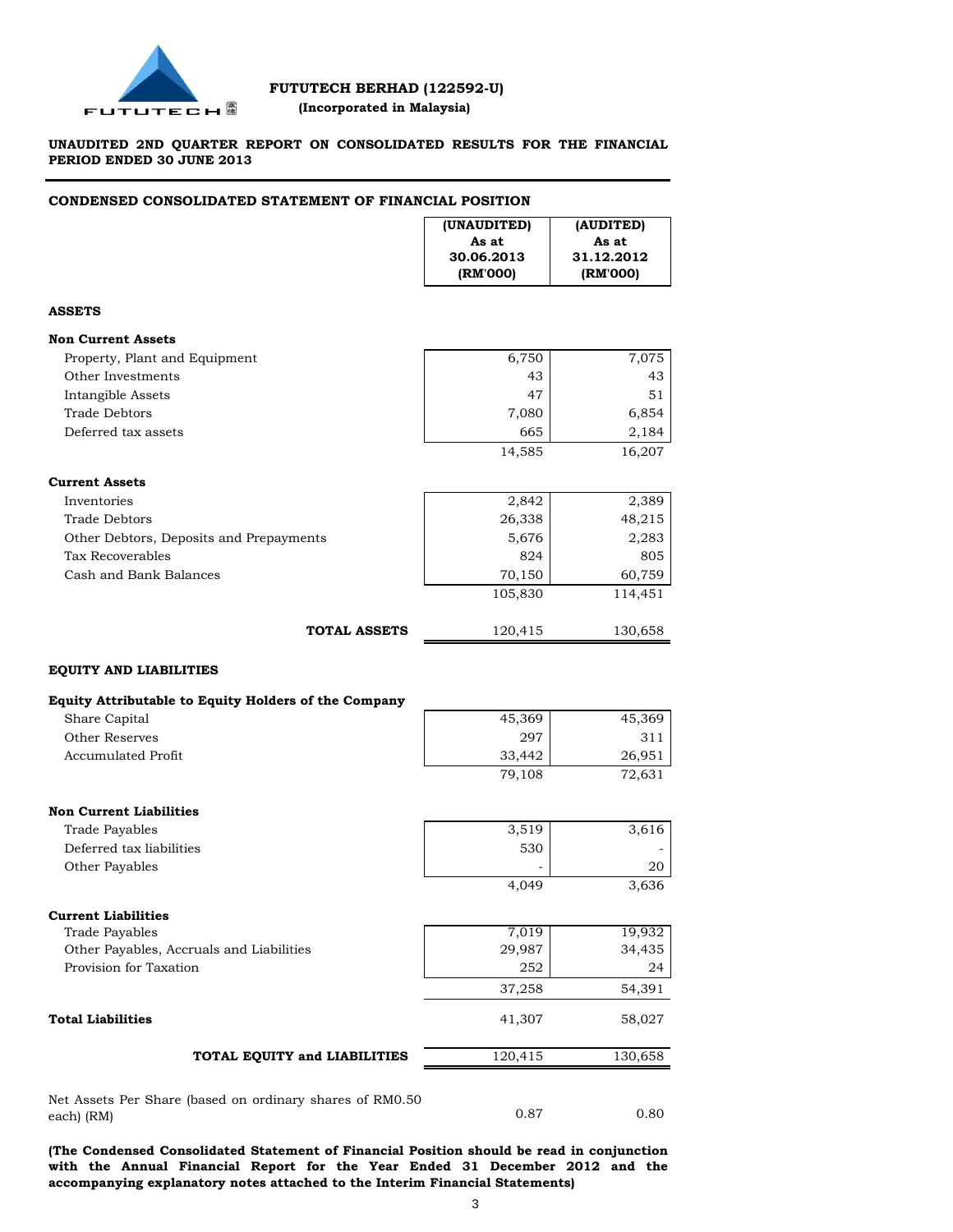

# **FUTUTECH BERHAD (122592-U)**

 **(Incorporated in Malaysia)**

# **UNAUDITED 2ND QUARTER REPORT ON CONSOLIDATED RESULTS FOR THE FINANCIAL PERIOD ENDED 30 JUNE 2013**

# **CONDENSED CONSOLIDATED STATEMENTS OF CHANGES IN EQUITY**

|                                                     | Attributable to Equity Holders of the Company<br><------ Non-Distributable -------> |                                           |                                        |                                      |
|-----------------------------------------------------|-------------------------------------------------------------------------------------|-------------------------------------------|----------------------------------------|--------------------------------------|
| <b>6 MONTHS PERIOD ENDED</b><br><b>30 JUNE 2013</b> | <b>Share Capital</b><br><b>RM'000</b>                                               | Other<br><b>Reserves</b><br><b>RM'000</b> | Accumulated<br>Profit<br><b>RM'000</b> | <b>Total Equity</b><br><b>RM'000</b> |
| Balance as at 1 January 2013                        | 45,369                                                                              | 311                                       | 26,951                                 | 72,631                               |
| Total Comprehensive Income for the<br>period        |                                                                                     | (14)                                      | 6,491                                  | 6,477                                |
| Balance as at 30 June 2013                          | 45,369                                                                              | 297                                       | 33,442                                 | 79,108                               |
| <b>6 MONTHS PERIOD ENDED</b><br><b>30 JUNE 2012</b> |                                                                                     |                                           |                                        |                                      |
| Balance as at 1 January 2012                        | 45,369                                                                              | 303                                       | 3,530                                  | 49,202                               |
| Total Comprehensive Income for the<br>period        |                                                                                     | 19                                        | 11,290                                 | 11,309                               |
| Balance as at 30 June 2012                          | 45,369                                                                              | 322                                       | 14,820                                 | 60,511                               |

**(The Condensed Consolidated Statements of Changes in Equity should be read in conjunction with the Annual Financial Report for the Year Ended 31 December 2012 and the accompanying explanatory notes attached to the Interim Financial Statements)**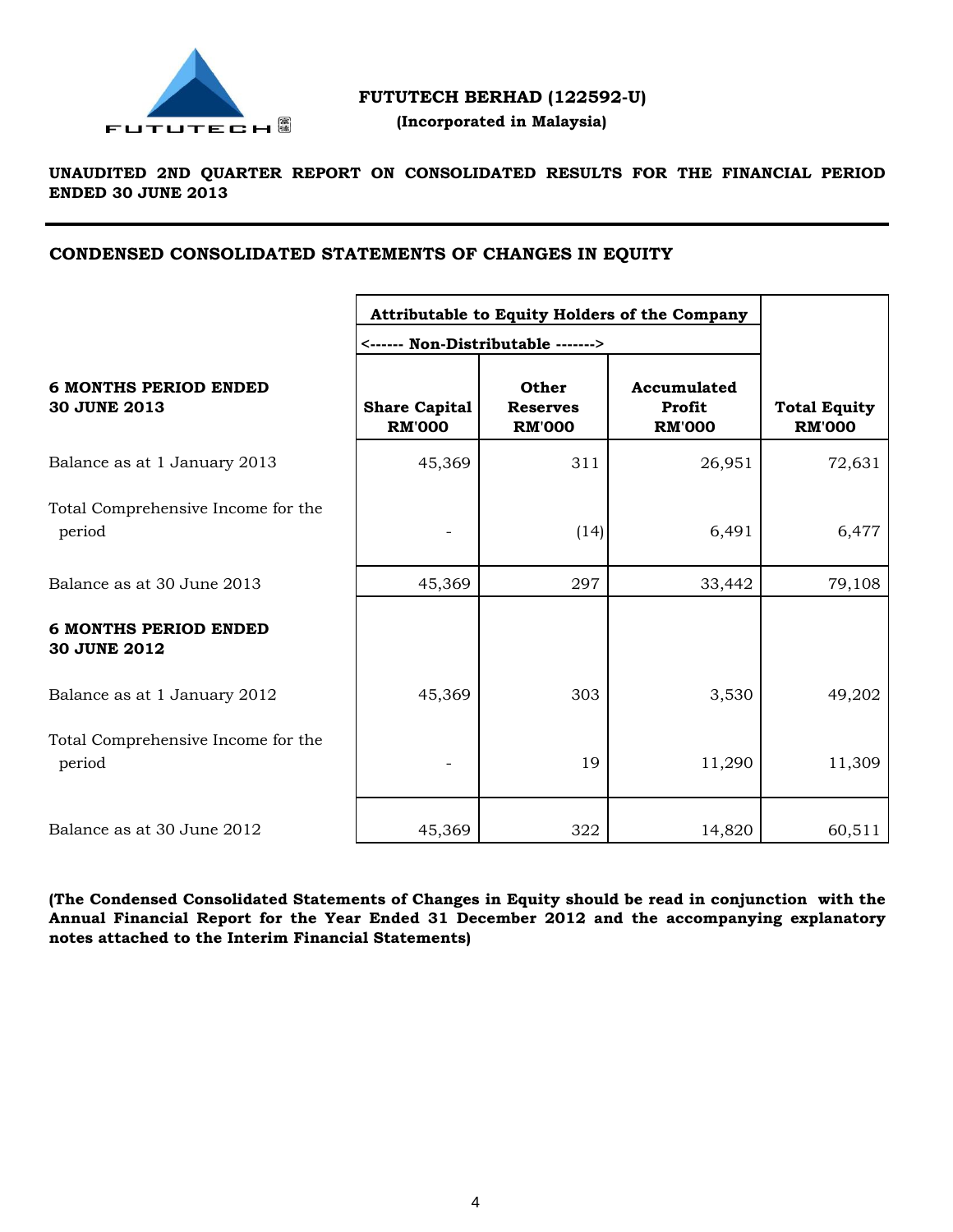

# **FUTUTECH BERHAD (122592-U)**

# **(Incorporated in Malaysia)**

**UNAUDITED 2ND QUARTER REPORT ON CONSOLIDATED RESULTS FOR THE FINANCIAL PERIOD ENDED 30 JUNE 2013**

# **CONDENSED CONSOLIDATED CASHFLOW STATEMENT**

|                                                                 | Current<br>year-to-date<br>ended<br>30.06.2013 | Corresponding<br>year-to-date<br>ended<br>30.06.2012 |
|-----------------------------------------------------------------|------------------------------------------------|------------------------------------------------------|
|                                                                 | (RM'000)                                       | (RM'000)                                             |
| CASH FLOWS FROM OPERATING ACTIVITIES                            |                                                |                                                      |
| Profit before tax                                               | 8,840                                          | 12,276                                               |
| Adjustment for:                                                 |                                                |                                                      |
| Amortisation and depreciation of property, plant and equipments | 447                                            | 659                                                  |
| Non-cash items                                                  | (921)                                          | (218)                                                |
| Operating Profit Before Working Capital Changes                 | 8,366                                          | 12,717                                               |
| Changes in working capital :                                    |                                                |                                                      |
| Net change in operating assets                                  | 17,775                                         | (26, 914)                                            |
| Net change in operating liabilities                             | (17, 478)                                      | 38,005                                               |
| Net Cash Generated From Operations                              | 8,663                                          | 23,808                                               |
| Income tax paid                                                 | (201)                                          | (383)                                                |
| Income tax refunded                                             | 111                                            |                                                      |
| Interest received                                               | 951                                            | 228                                                  |
| Net Cash Generated From Operating Activities                    | 9,524                                          | 23,653                                               |
| CASH FLOW FROM INVESTING ACTIVITY                               |                                                |                                                      |
| Acquisition of property, plant and equipments                   | (119)                                          | (188)                                                |
| Net Cash Used In Investing Activity                             | (119)                                          | (188)                                                |
| CASH FLOW FROM FINANCING ACTIVITY                               |                                                |                                                      |
| NET INCREASE IN CASH AND CASH EQUIVALENTS                       | 9,405                                          | 23,465                                               |
| <b>EFFECT OF EXCHANGE RATE CHANGES</b>                          | (14)                                           | 19                                                   |
| CASH AND CASH EQUIVALENTS AT BEGINNING OF FINANCIAL PERIOD      | 60,759                                         | 13,652                                               |
| CASH AND CASH EQUIVALENTS AT END OF FINANCIAL PERIOD            | 70,150                                         | 37,136                                               |

**(The Condensed Consolidated Cashflow Statements should be read in conjunction with the Annual Financial Report for the Year Ended 31 December 2012 and the accompanying explanatory notes attached to the Interim Financial Statements)**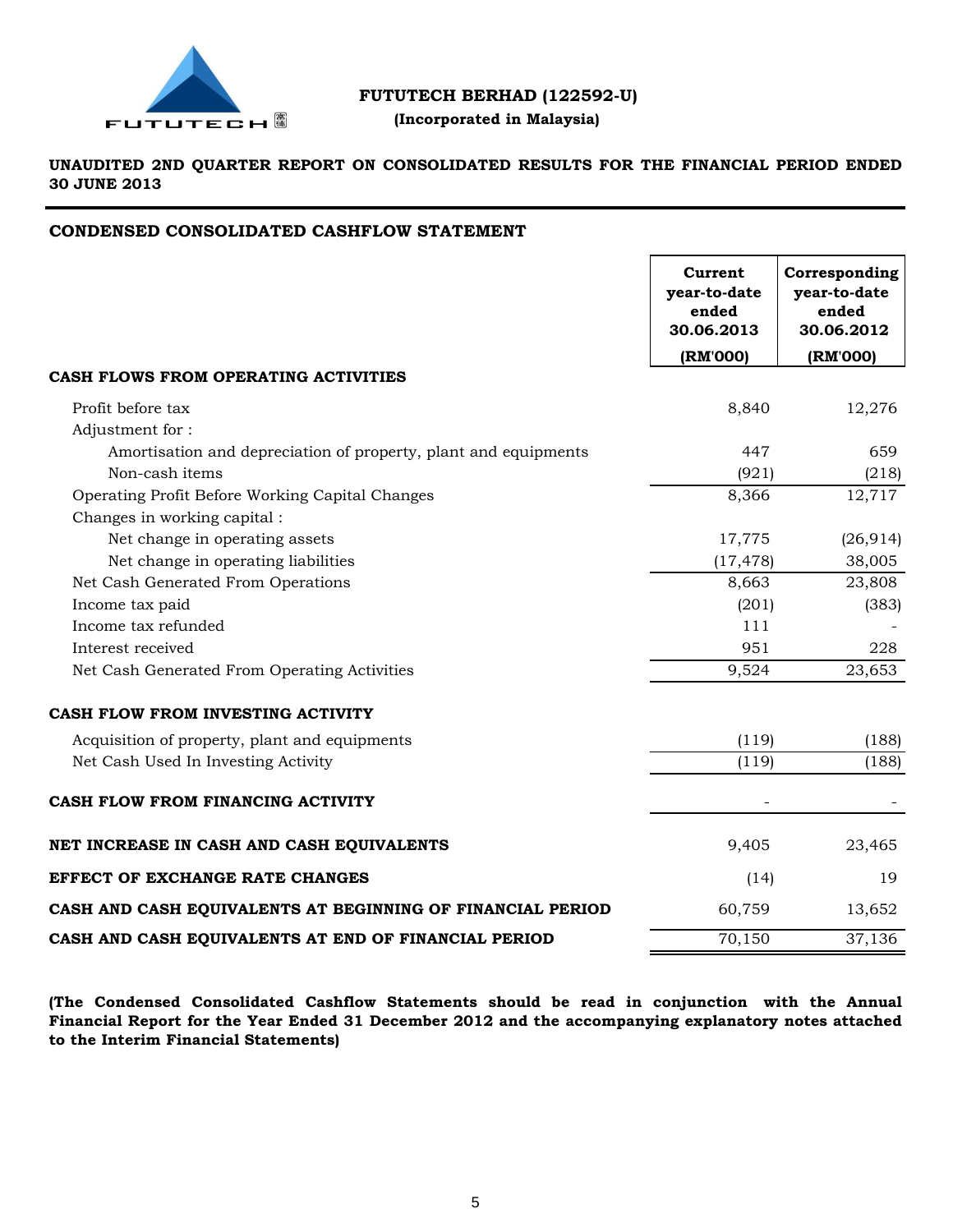

#### **INFORMATION REQUIRED BY MALAYSIAN FINANCIAL REPORTING STANDARD (MFRS) 134**

#### **A1. Corporate Information**

Fututech Berhad is a public limited company incorporated and domiciled in Malaysia, and is listed on the Bursa Malaysia Securities Berhad. The registered office is located at 802, 8th Floor, Block C, Kelana Square, 17 Jalan SS7/26, 47301 Petaling Jaya, Selangor. The principal place of business is located at No.1 (2nd Floor) Bangunan One Wangsa, Jalan Wangsa Permai, Taman Wangsa Permai, 52200 Kuala Lumpur.

#### **A2. Malaysian Financial Reporting Standards ("MFRS")**

These condensed consolidated interim financial statements, for the period ended 30 June 2013, have been prepared in accordance with MFRS 134, Interim Financial Reporting and paragraph 9.22 of the Listing Requirements of Bursa Malaysia Securities Berhad. These condensed consolidated interim financial statements also comply with IAS 34 Interim Financial Reporting issued by the International Accounting Standard Board.

These condensed consolidated interim financial statements have been prepared by applying accounting policies and method of computation consistent with those used in the preparation of the audited financial statements of the Group as at 31 December 2012, except for the adoption of the following new and revised Standards and Amendments.

|             |                                                                                                                                 | Effective for annual period |
|-------------|---------------------------------------------------------------------------------------------------------------------------------|-----------------------------|
| Description |                                                                                                                                 | beginning on or after       |
| MFRS 7      | Financial Instruments : Disclosures [Amendments<br>relating to Mandatory Effective Date of MFRS 9 and<br>Transition Disclosure] | 1 March 2012                |
| MFRS 10     | Consolidated Financial Statements                                                                                               | 1 January 2013              |
| MFRS 10     | Consolidated Financial Statements<br>[Amendments]<br>relating to Transition Guidance                                            | 1 January 2013              |
| MFRS 11     | Joint Arrangements                                                                                                              | 1 January 2013              |
| MFRS 11     | Joint Arrangements [Amendments relating to Transition<br>Guidance]                                                              | 1 January 2013              |
| MFRS 12     | Disclosures of Interests in Other Entities                                                                                      | 1 January 2013              |
| MFRS 12     | Disclosures of Interests in Other Entities [Amendments]<br>relating to Transition Guidance                                      | 1 January 2013              |
| MFRS 13     | Fair Value Measurement                                                                                                          | 1 January 2013              |
|             | MFRS 101 Presentation of Financial Statements [Amendments<br>Presentation of Items<br>relating<br>Other<br>to<br>of             |                             |
|             | Comprehensive Income]                                                                                                           | 1 July 2012                 |
|             | MFRS 119 Employee Benefits [IAS 19 as amended by IASB in June 2011]                                                             | 1 January 2013              |
|             | MFRS 127 Separate Financial Statements [IAS 27 as amended by<br>IASB in May 2011]                                               | 1 January 2013              |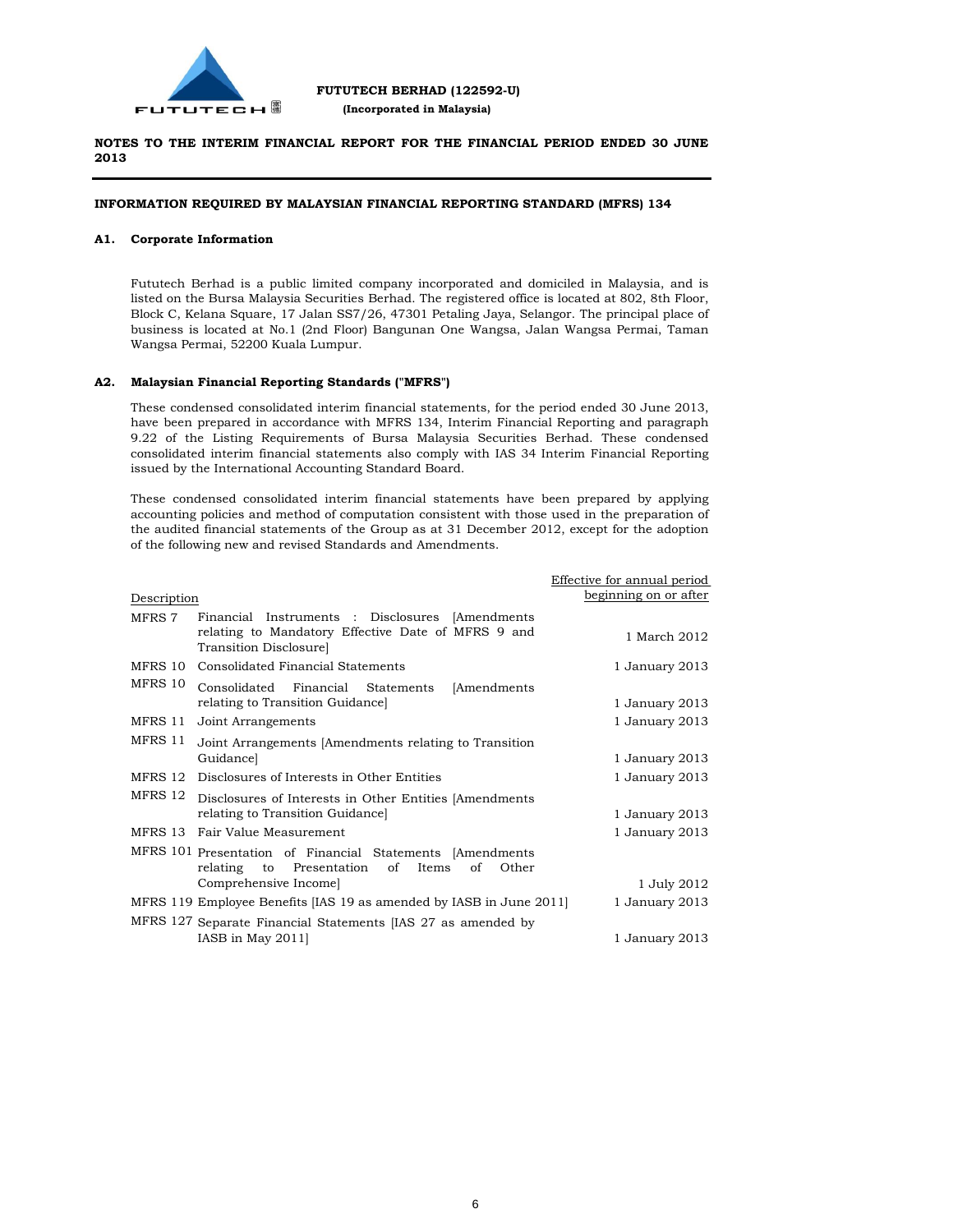

#### **A2. Malaysian Financial Reporting Standards ("MFRS") (cont'd)**

|                                                                                                  | Effective for annual period |
|--------------------------------------------------------------------------------------------------|-----------------------------|
| Description                                                                                      | beginning on or after       |
| MFRS 128 Investments in Associates and Joint Ventures [IAS 28]<br>as amended by IASB in May 2011 | 1 January 2013              |
| Amendments to MFRS contained in the document entitled Annual                                     |                             |
| Improvements 2009 - 2011 cycle                                                                   | 1 January 2013              |

The adoption of abovementioned Standards and Amendments does not have material impact on the financial statements of the Group and of the Company excepts for more extensive disclosures in the financial statements.

#### **A3. Audit Report**

The audited financial statements for the preceding financial year ended 31 December 2012 were not subject to any qualification.

#### **A4. Seasonal or Cyclical Factors**

The principal business operations of the Group are not significantly affected by any seasonal or cyclical factors.

#### **A5. Unusual Items**

There were no unusual items in the current quarter under review and financial period that affecting the assets, liabilities, equity, net income or cashflow of the Group.

#### **A6. Changes in Estimates**

There were no significant changes in estimates that have a material effect to the current quarter under review and the financial period.

#### **A7. Debt and Equity Securities**

There were no other issuance or repayment of debt and equity securities, share buy-backs, share cancellations, shares held as treasury shares and resale of treasury shares by the Group during the financial period.

#### **A8. Dividends Paid**

No dividend has been paid during the current quarter under review and the financial period.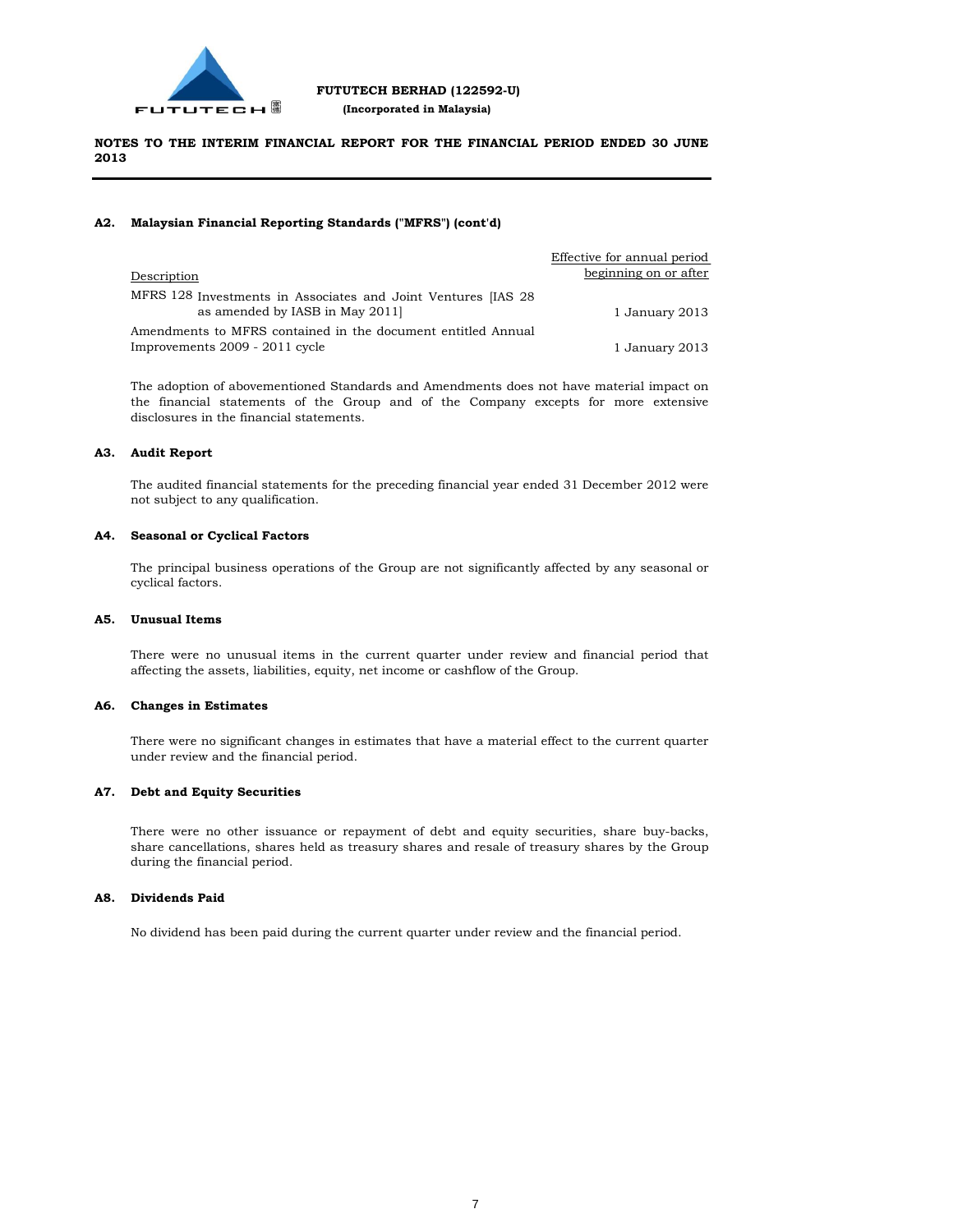

# **A9. Segmental Information**

Proposed UtilisationActual UtilisationUnutilised/  $\overline{\phantom{a}}$ 

# **FOR THE FINANCIAL PERIOD ENDED 30 JUNE 2013**

|                       | Construction<br>(RM'000) | <b>Manufacturing</b><br>(RM'000) | <b>Others</b><br>(RM'000) | Elimination<br>(RM'000) | <b>Total</b><br>(RM'000) |
|-----------------------|--------------------------|----------------------------------|---------------------------|-------------------------|--------------------------|
| External Revenue      | 23,002                   | 1,399                            | -                         |                         | 24,401                   |
| Inter Segment Revenue | 17,629                   | 3,130                            |                           | (20, 759)               |                          |
|                       | 40,631                   | 4,529                            |                           | (20, 759)               | 24,401                   |
| <b>RESULTS</b>        |                          |                                  |                           |                         |                          |
| Segmental Results     | 6,525                    | 271                              | (305)                     | -                       | 6,491                    |
| <b>Other Reserves</b> |                          |                                  |                           |                         |                          |
| Segmental Assets      | 53,764                   | 100,764                          | 48,748                    | (82, 861)               | 120,415                  |
| Segmental Liabilities | 83,530                   | 58,344                           | 43,734                    | (144, 301)              | 41,307                   |

### **FOR THE FINANCIAL PERIOD ENDED 30 JUNE 2012**

|                                              | Construction<br>(RM'000) | Manufacturing<br>(RM'000) | <b>Others</b><br>(RM'000) | Elimination<br>(RM'000) | Total<br>(RM'000)        |
|----------------------------------------------|--------------------------|---------------------------|---------------------------|-------------------------|--------------------------|
| External Revenue                             | 124,653                  | 1,431                     |                           |                         | 126,084                  |
| Inter Segment Revenue                        | 45,695                   | 12,188                    |                           | (57, 883)               | $\overline{\phantom{a}}$ |
|                                              | 170,348                  | 13,619                    |                           | (57, 883)               | 126,084                  |
| <b>RESULTS</b><br>Segmental Results          | 11,378                   | 179                       | (267)                     |                         | 11,290                   |
| <b>OTHER INFORMATION</b><br>Segmental Assets | 111,175                  | 119,725                   | 34,324                    | (123, 324)              | 141,900                  |
| Segmental Liabilities                        | 159,159                  | 66,227                    | 40,956                    | (184, 953)              | 81,389                   |

As the business of the Group is engaged entirely in Malaysia, no reporting by geographical location of operation is presented.  $\mathcal{L}$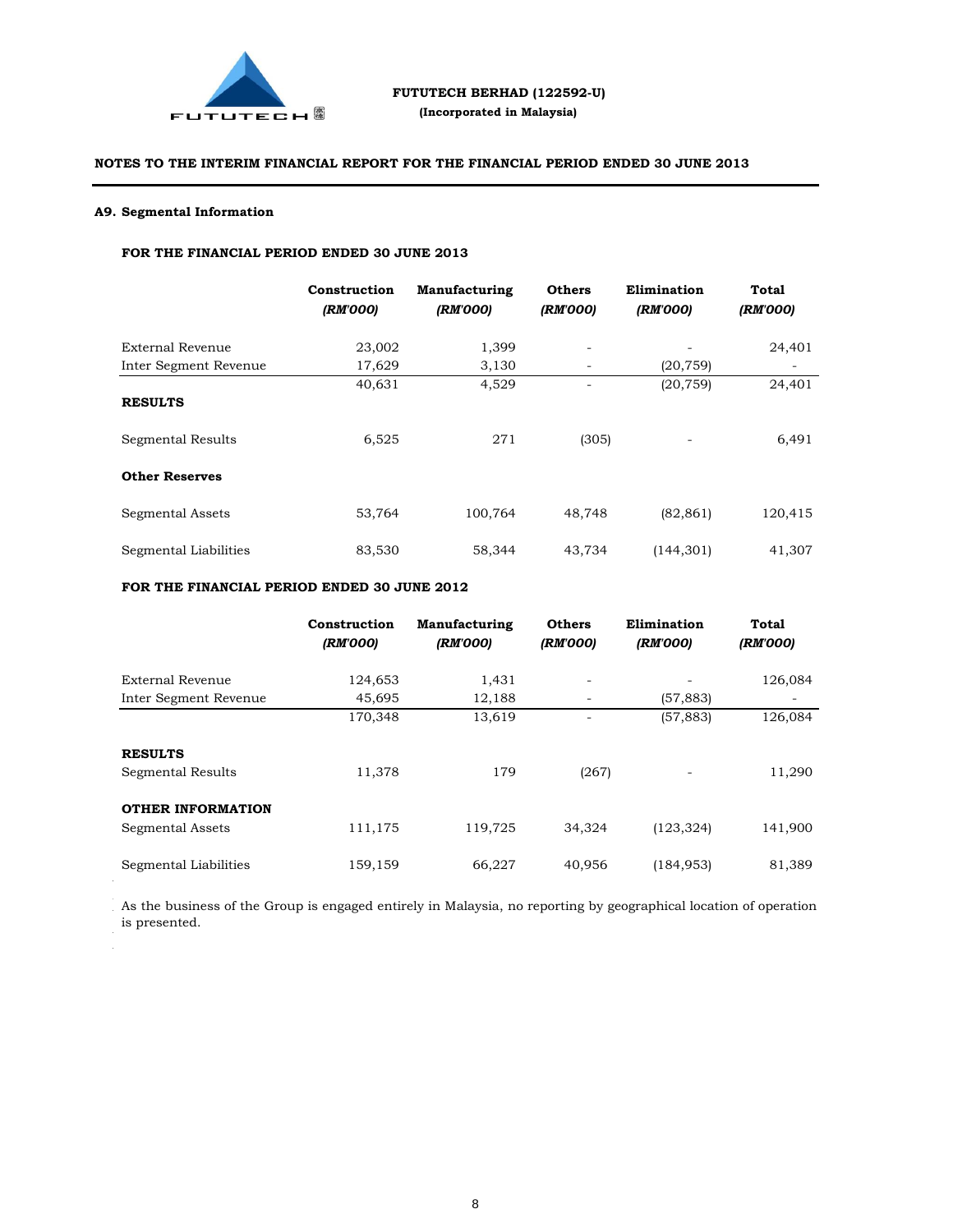

# NOTES TO THE INTERIM FINANCIAL REPORT FOR THE FINANCIAL PERIOD ENDED 30 JUNE 2013  $\frac{d\mathbf{T}}{dt}$

# **A9. Segmental Information (contd.)**

As the business of the Group is engaged entirely in Malaysia, no reporting by geographical location of operation is presented.

For management purposes, the Group is organised into business units based on their products and services, and has three (3) reportable operating segments as follow:

(i) Construction - Supply and installation of aluminium and glazing works, stone works, interior fixtures, fittings, lightings, cabinetry and related products, provision of contract workmanship and general building works and related services.

(ii) Manufacturing - Manufacture, assemble, installation and sale of light fittings, furniture, kitchen cabinetry and related products.

(iii) Others - Investment holding and dormant companies

#### **Segment performance for the financial period ended 30 June 2013 as compared to corresponding preceding year quarter ended 30 June 2012**

#### **(i) Construction**

The construction segment recorded an external revenue of RM23.00 million for the current quarter under review as compared to the corresponding preceding year quarter of RM124.65 million. Lower revenue during the current quarter mainly due to lower workdone as projects nearing finalisation stage as compared to the corresponding preceding year quarter where projects being in full swing with higher revenue recognised from a project that was approaching its completion stage. Segmental profit decreased from RM11.38 million in the corresponding preceding year quarter to segmental profit of RM6.53 million for the current quarter, representing a decrease of RM4.85 million.

#### **(ii) Manufacturing**

Manufacturing segment recorded a revenue of RM1.40 million for the current quater as compared to the corresponding preceding year quarter of RM1.43 million. Despite the marginal reduction in revenue, the segmental result has improved marginally from a profit of RM179 thousand in the corresponding preceding year quarter to a profit of RM271 thousand in the current quater, partly due to higher interest income generated. The inter-segment revenue of RM3.13 million was derived from progress revenue of manufacturing of kitchen cabinetry and related products to inter-company for construction purpose. These have been eliminated at the group level.

#### **(iii) Others**

Others refer to investment holding and dormant companies. Segmental loss of RM305 thousand was recorded during the current quarter due to operating expenses being incurred.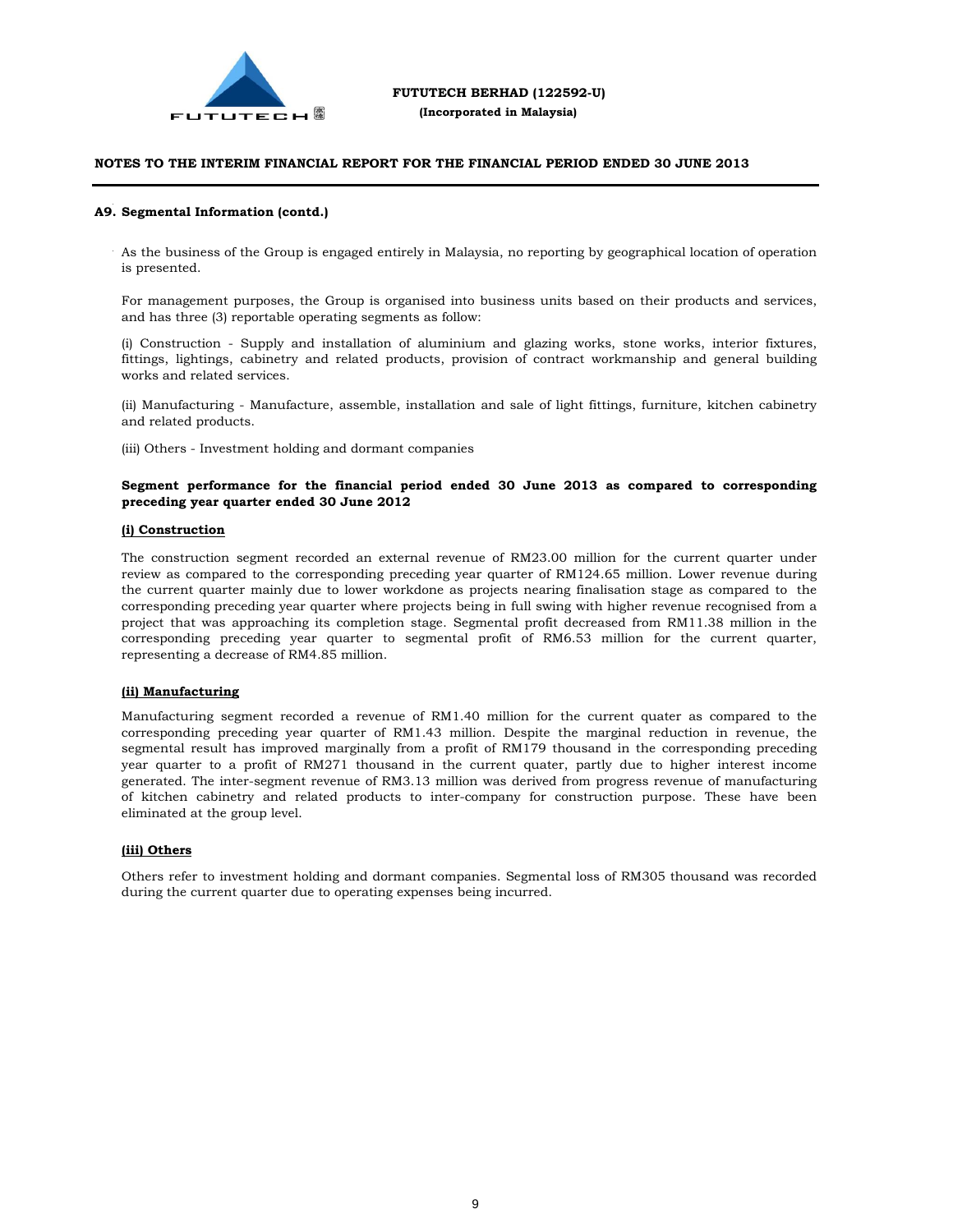

#### **A10. Profit Before Tax**

|                                                                | Individual<br><b>Quarter</b><br>30.06.2013<br>(RM'000) | Cumulative<br><b>Quarter</b><br>30.06.2013 |  |
|----------------------------------------------------------------|--------------------------------------------------------|--------------------------------------------|--|
|                                                                |                                                        |                                            |  |
|                                                                |                                                        |                                            |  |
|                                                                |                                                        | (RM'000)                                   |  |
| Amortisation and depreciation of property, plant and equipment | 185                                                    | 447                                        |  |
| Interest income                                                | 610                                                    | 951                                        |  |
| Realised foreign exchange loss                                 | 29                                                     | 30                                         |  |

Other than the above items, there were no exceptional items, inventories written down and written off and allowance for impairment loss on investment properties for the current quarter under review.

#### **A11. Subsequent Events**

As at the date of this report, there were no material events subsequent to the balance sheet date that affect the results of the Group for the financial period.

#### **A12. Changes in Composition of the Group**

Saved as disclosed below, there were no changes in the composition of the Group during the financial period.

On 2 July 2013, the Company has acquired two (2) ordinary shares of USD1.00 each in Aurizon Investments Limited ("Aurizon") that incorporated and domiciled in British Virgin Islands, representing 100% of the issued and paid-up share capital of Aurizon for a total consideration of USD2.00.

#### **A13. Changes in Contingent Liabilities or Contingent Assets**

As at the date of this report, the Company has given corporate guarantees amounting to RM9.14 million for credit facilities granted to certain subsidiary companies or in lieu of performance bond requested by client.

Other than as disclosed above, there were no other changes in the contingent liabilities or assets since the last financial year ended 31 December 2012.

#### **A14. Capital Commitments**

As at the date of this report, the Group has no material capital commitments.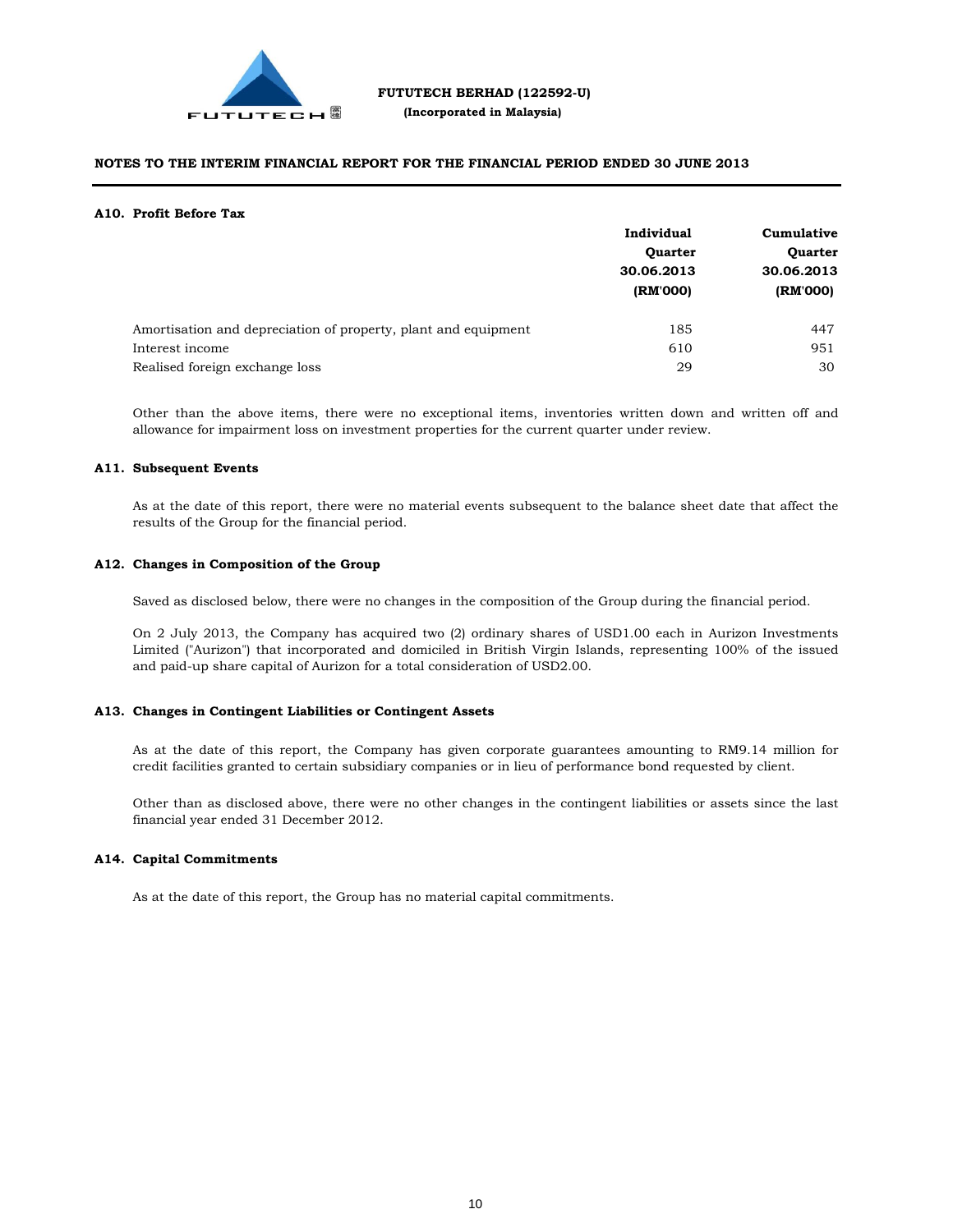

#### **ADDITIONAL INFORMATION REQUIRED BY THE LISTING REQUIREMENTS OF BURSA SECURITIES**

#### **B1. Review of Performance**

For the current quarter under review, the Group recorded a revenue of RM10.11 million as compared to the corresponding preceding year quarter of RM46.20 million. Higher revenue in the corresponding preceding year quarter mainly due to projects being in full swing with higher revenue recognised from a project that was approaching its completion stage. Consequently, Profit Before Tax ("PBT") decreased from RM6.06 million in the corresponding preceding year quarter to RM3.61 million in current quarter under review.

PBT of the Group for financial period ended 30 June 2013 stood at RM8.84 million, representing a reduction of RM3.43 million as compared to previous year to date PBT of RM12.28 million. Finalisation of few construction projects give rise to additional profit in the current financial period. However, on-going construction activities with lower margin and preliminary expenses incurred in preparation for securing prospective projects has mitigated the PBT.

#### **B2. Material Change in Results of Current Quarter Compared to Preceding Quarter**

|                   | Current              | Preceding            |  |
|-------------------|----------------------|----------------------|--|
|                   | <b>Ouarter ended</b> | <b>Ouarter ended</b> |  |
|                   | 30.06.2013           | 31.03.2013           |  |
|                   | (RM'000)             | (RM'000)             |  |
|                   | 10,114               | 14,287               |  |
| Revenue           | 3,613                | 5,227                |  |
| Profit before tax |                      |                      |  |

For the current quarter under review, the Group recorded a revenue of RM10.11 million as compared to RM14.29 million in its immediate preceding quarter. Coupled with the reduction in revenue, PBT has decreased by approximately RM1.61 million as a result of lower margin construction activities during the quarter and preliminary expenses being incurred in preparation for securing prospective projects.

#### **B3. Current Year Prospects**

The Group will continue to focus on its construction activities whilst going through its pre-development activities on its previously acquired lands and further pursuing property development opportunities.

With favorable industry outlook on the property segment, we believe the current activities is expected to contribute positively to the Group's future earnings.

Barring any unforeseen circumstances, the Group's overall performance for the year will remains satisfactory.

#### **B4. Profit Forecast**

There were no profit forecast prepared or profit guarantee made by the Group.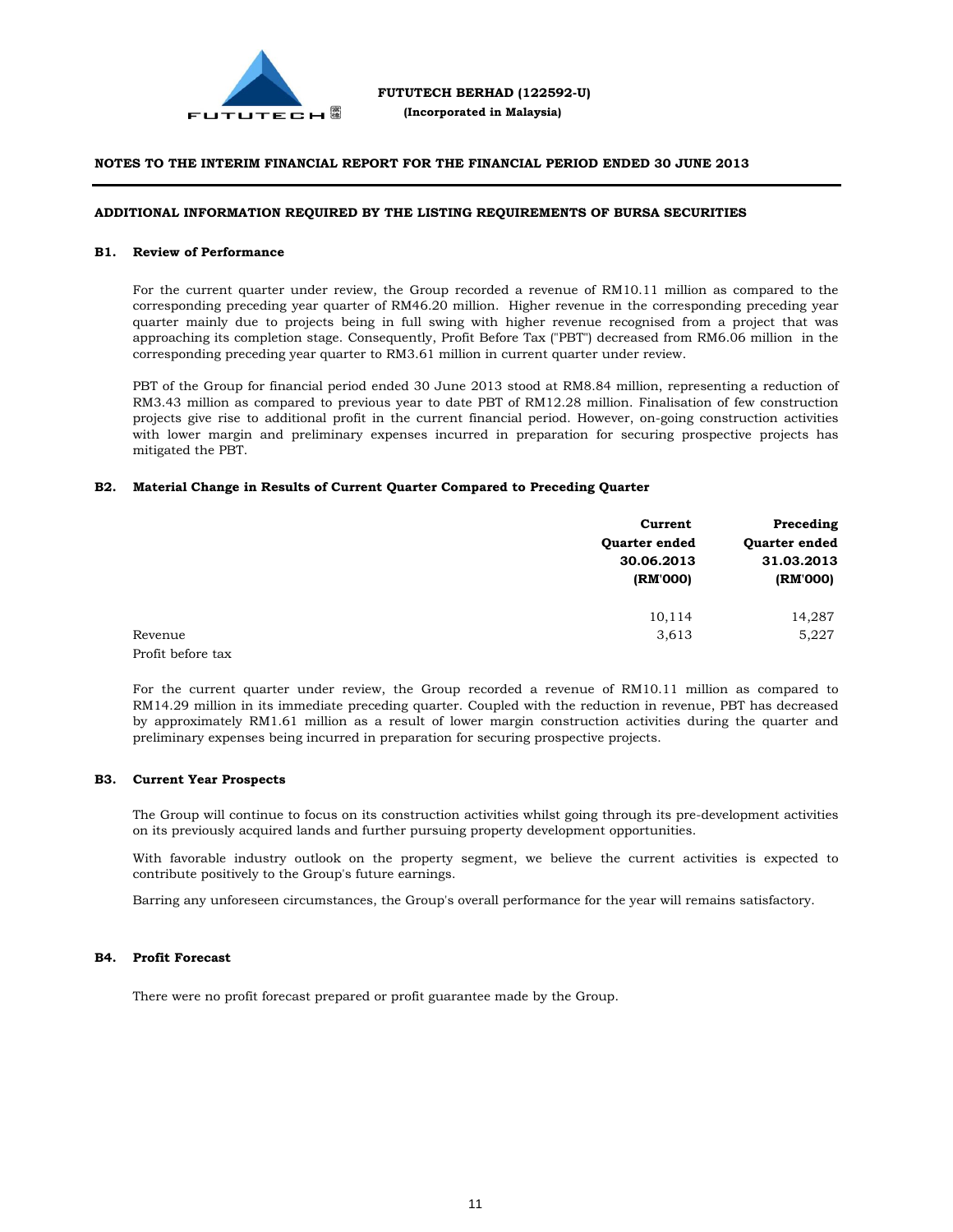

#### **B5. Taxation**

|                                | Individual<br><b>Quarter</b><br>30.06.2013<br>(RM'000) | Cumulative<br>Quarter<br>30.06.2013<br>(RM'000) |
|--------------------------------|--------------------------------------------------------|-------------------------------------------------|
| Malaysia income tax            |                                                        |                                                 |
| - current year                 | 208                                                    | 295                                             |
| - in respect of previous years | 6                                                      | 5                                               |
|                                | 214                                                    | 300                                             |
| Deferred tax                   |                                                        |                                                 |
| - current year                 | 914                                                    | 2,079                                           |
| - in respect of previous years | 13                                                     | (30)                                            |
|                                | 1,141                                                  | 2,349                                           |

The effective tax rate of the Group for income tax in the current quarter under review is lower than the statutory tax rate of 25% due mainly to the utilisation of tax losses and capital allowances brought forward.

#### **B6. Quoted Securities**

There were no quoted securities as at the financial period.

#### **B7 Group Borrowings and Debt Securities**

There were no borrowings and debts securities as at the financial period.

#### **B8. Status of Corporate Proposals announced**

On 28 March 2013, the shareholders of the Company have at the Extraordinary General Meeting passed the resolution on proposed acquisition of land by Senandung Raya Sdn Bhd, a wholly-owned subsidiary of the Company, which measuring approximately 35,310 square metres held under PN 48543 Lot 10333 Mukim Bukit Raja, Daerah Petaling Jaya Selangor for a total purchase consideration of RM16,500,000 by way of a show of hands. The details of the proposal was previously disclosed in the interim financial report of the financial year ended 31 December 2012.

Saved as disclosed above, there is no other corporate proposal announced but not complete.

#### **B9. Changes in Material Litigation**

As at the date of this report, there were no pending material litigation for the Group.

#### **B10. Dividends**

No interim dividend has been declared for the current quarter under review and financial period.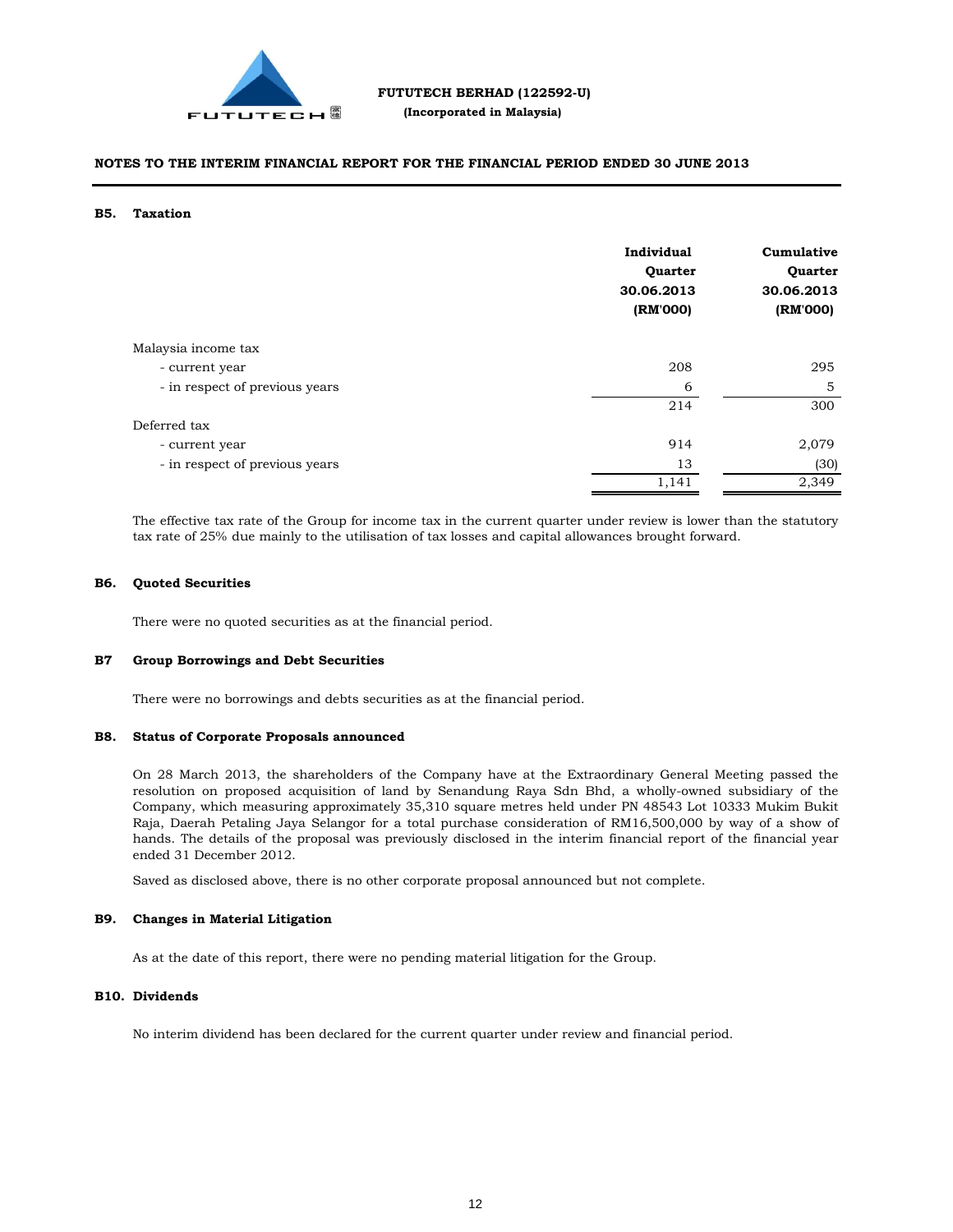

#### **B11. Derivatives and Fair Value Changes of Financial Liabilities**

- (a) There were no derivaties as at the current quarter under review and financial period.
- (b) There were no fair value gain/(loss) on fair value changes of financial liabilities for the current quarter under review and financial period.

#### **B12. Sales of unquoted investments and/or properties**

There were no sales of unquoted investments and/or properties as at the financial period.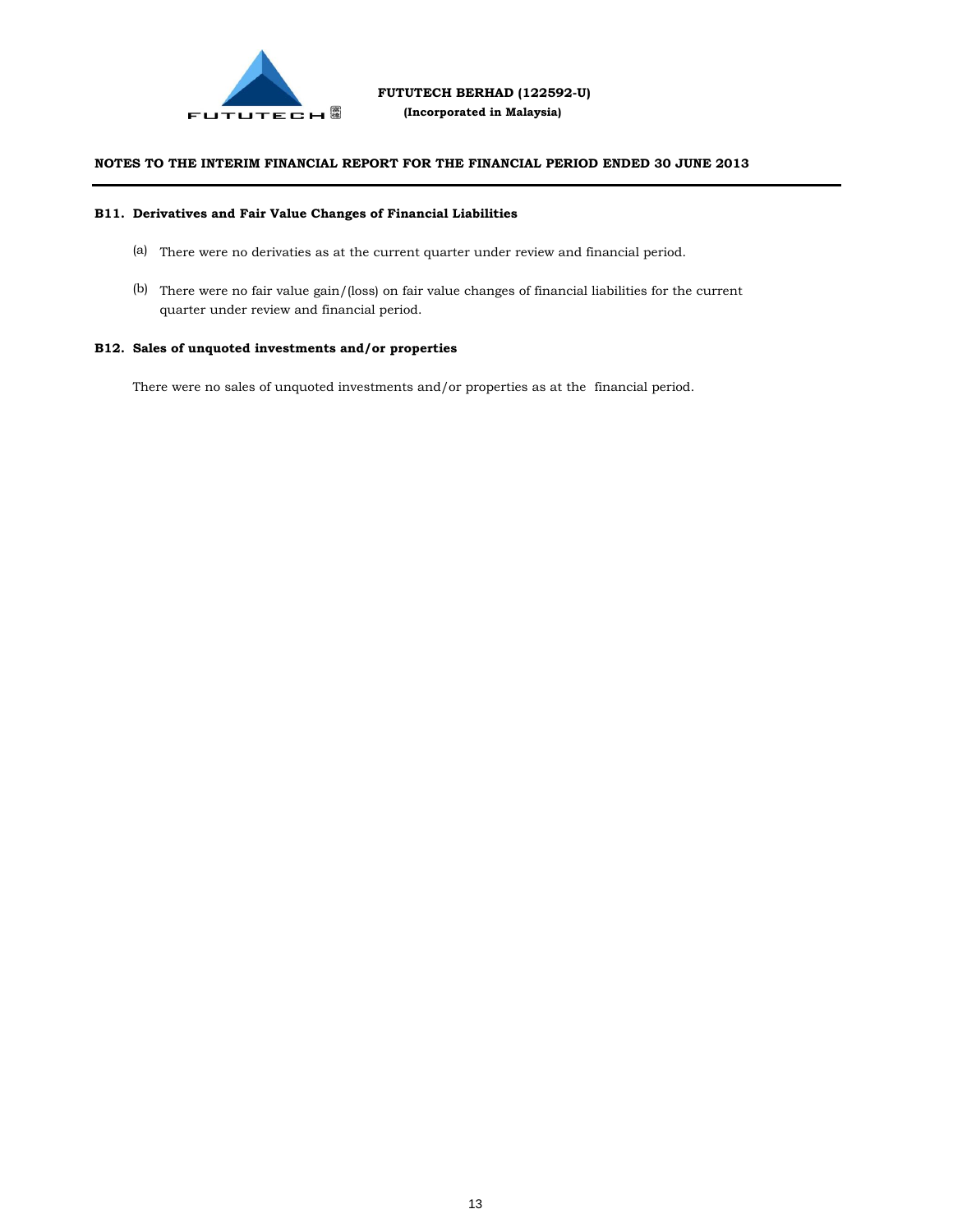

 **(Incorporated in Malaysia)**

# **NOTES TO THE INTERIM FINANCIAL REPORT FOR THE FINANCIAL PERIOD ENDED 30 JUNE 2013**

#### **B13. Earnings Per Share**

|                                                                               | <b>Individual Quarter Ended</b> |            | <b>Cumulative Quarter Ended</b> |            |
|-------------------------------------------------------------------------------|---------------------------------|------------|---------------------------------|------------|
|                                                                               | 30.06.2013                      | 30.06.2012 | 30.06.2013                      | 30.06.2012 |
| <b>Earnings</b>                                                               |                                 |            |                                 |            |
| Profit attributable to equity holders of the Company<br>(RM'000)              | 2,472                           | 5,490      | 6,491                           | 11,290     |
| a) Basic                                                                      |                                 |            |                                 |            |
| Weighted average number of ordinary shares ('000)                             | 90,737                          | 90,737     | 90,737                          | 90,737     |
| Basic Profit per share attributable to equity holders<br>of the Company (Sen) | 2.72                            | 6.05       | 7.15                            | 12.44      |
| b) Diluted                                                                    |                                 |            |                                 |            |
| Weighted average number of ordinary shares<br>$(diluted)$ ('000)              | $N/A^*$                         | $N/A^*$    | $N/A^*$                         | $N/A^*$    |
| Fully diluted earnings / (losses) per share                                   |                                 |            |                                 |            |

 $N/A^*$   $N/A^*$   $N/A^*$   $N/A^*$   $N/A^*$ 

**\*** *Fully diluted EPS is not calculated as the impact is anti-dilutive*

**attributable to equity holders of the parent (Sen)**